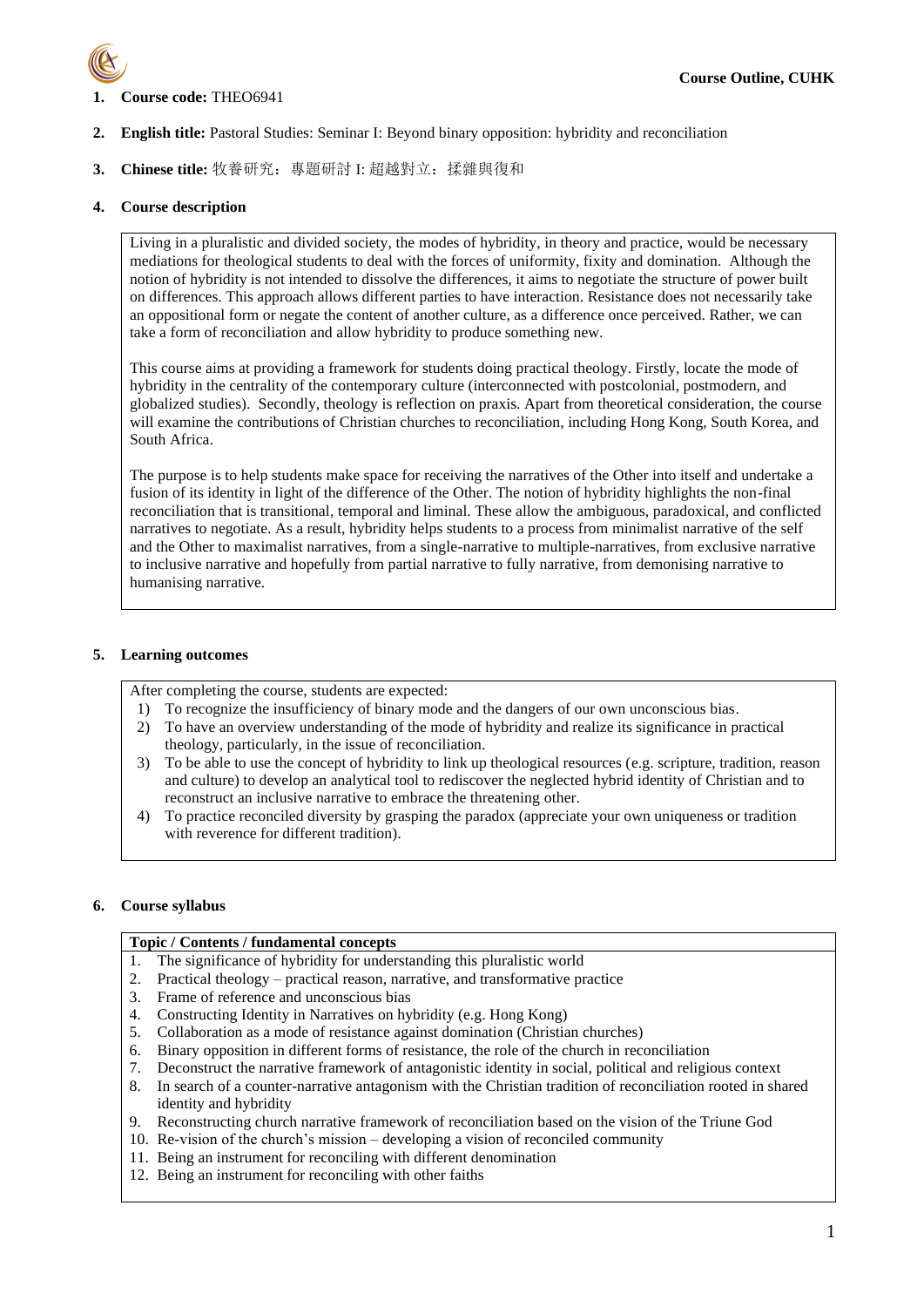

# **7. Course components (Learning activities)**

| Lecture   |              | Case study presentation |              |  |
|-----------|--------------|-------------------------|--------------|--|
| In class  | Out of class | In class                | Out of class |  |
| 2-3 hours | hours        | hour                    | 2 hours      |  |
| М         | M/O          | M                       | ΙVΙ          |  |

M: Mandatory O: Optional

## **8. Assessment type**

|    | <b>Assessment type &amp; Percentage</b>                                                                                            | Percentage |
|----|------------------------------------------------------------------------------------------------------------------------------------|------------|
| 1. | A case study                                                                                                                       | 20%        |
|    | Each student will be given a case study for doing theological reflection and will be<br>required to give an in-class presentation. |            |
| 2. | <b>Book Report</b>                                                                                                                 | 30%        |
|    | Students choose one book from the required reading list and write critically what                                                  |            |
|    | they have read. Report should be around 2,000 words in length. Submit at the end of                                                |            |
|    | the course.                                                                                                                        |            |
| 3. | Term paper                                                                                                                         | 50%        |
|    | Reconciled Diversity:                                                                                                              |            |
|    | ~ Select a topic (such as ecumenicalism, interfaith hospitality, or a conflicted issue)                                            |            |
|    | Reflections on our shared vision "God was in Christ reconciling the world to<br>$\thicksim$                                        |            |
|    | himself, and has entrusted to us the ministry of reconciliation." (2 Corinthians                                                   |            |
|    | $5.18$ ).                                                                                                                          |            |
|    | Critique of the selected topic or issue based on your particular approach, your<br>$\thicksim$<br>imagination, or your tradition.  |            |
|    | Critically discuss the limitations and strengths of your selected approach.<br>$\thicksim$                                         |            |
|    | Paper should be around 3,000 words in length (main text).                                                                          |            |
|    | Submit within two weeks right after the final lecture.                                                                             |            |
|    |                                                                                                                                    |            |

|                         |                                                                                                                                                                                                                                                                           |                                                                                                                                  | <b>Assessment rubric for Term paper</b>                                                                         |                                                                                                                                |                                                                                                                                                   |                                                                                        |
|-------------------------|---------------------------------------------------------------------------------------------------------------------------------------------------------------------------------------------------------------------------------------------------------------------------|----------------------------------------------------------------------------------------------------------------------------------|-----------------------------------------------------------------------------------------------------------------|--------------------------------------------------------------------------------------------------------------------------------|---------------------------------------------------------------------------------------------------------------------------------------------------|----------------------------------------------------------------------------------------|
| Category                | <b>Criteria</b>                                                                                                                                                                                                                                                           | <b>Distinction</b>                                                                                                               | <b>Credit</b>                                                                                                   | Average                                                                                                                        | <b>Marginal Pass</b>                                                                                                                              | Fail                                                                                   |
|                         | <b>Score</b>                                                                                                                                                                                                                                                              | 10<br>9                                                                                                                          | 8<br>7                                                                                                          | 6<br>5                                                                                                                         | 4                                                                                                                                                 | $\lt3$                                                                                 |
| <b>Content</b><br>(70%) | <b>Focus</b><br>(Relevance and clarity of<br>goals)                                                                                                                                                                                                                       | $\Box$ Very clear<br>and relevant                                                                                                | $\Box$ Clear and<br>relevant                                                                                    | $\Box$ Ouite clear<br>and relevant                                                                                             | $\Box$ Barely clear<br>and relevant                                                                                                               | $\Box$ Very vague<br>and irrelevant                                                    |
|                         | <b>Knowledge and</b><br>application<br>(Understanding of subject<br>knowledge/theories/concept<br>s and application of these<br>to inquire/resolve<br>problems)                                                                                                           | $\Box$ In-depth and<br>accurate<br>understanding;<br>excellent<br>applications                                                   | $\Box$ Good<br>understanding<br>and effective<br>applications                                                   | $\Box$ Rather<br>superficial<br>understanding;<br>satisfactory<br>applications                                                 | $\Box$<br>Misconceptions<br>quite obvious;<br>limited<br>applications                                                                             | $\Box$ Lack of<br>proper<br>understanding,<br>applications<br>very limited             |
|                         | <b>Methods</b> of<br>inquiry/problem solving<br>(Validity and reliability of<br>methodology for inquiry or<br>problem-solving)                                                                                                                                            | $\Box$ Very valid<br>and reliable.<br>innovative                                                                                 | $\Box$ Valid and<br>reliable                                                                                    | $\Box$ Reasonably<br>valid but not<br>quite reliable                                                                           | $\Box$ Barely valid<br>and reliable                                                                                                               | $\Box$ Not valid and<br>reliable                                                       |
|                         | <b>Evidence and arguments</b><br>(Citation of evidence from<br>literature/empirical studies<br>as basis of arguments for<br>the purpose of<br>research/analysis/problem<br>resolution/reflection/<br>evaluation; Demonstration<br>of analytical and critical<br>thinking) | $\Box$ Very<br>comprehensive<br>and logical<br>discussion<br>with substantial<br>evidence; in-<br>depth and<br>critical analysis | $\Box$<br>Comprehensive<br>and logical<br>discussion with<br>good evidence;<br>reasonably in-<br>depth analysis | $\Box$ Fairly<br>comprehensive<br>and logical<br>discussion<br>with some<br>evidence cited:<br>analysis not<br>in-depth enough | $\Box$ Perspectives<br>too narrow with<br>only minimal<br>evidence; a bit<br>illogical;<br>analysis tends to<br>be superficial<br>and with biases | $\Box$ Illogical with<br>little evidence.<br>very superficial<br>or biased<br>analysis |
|                         | Format of citations and<br>references<br>(Format and accuracy of<br>citations and references)                                                                                                                                                                             | $\Box$ Highly<br>accurate                                                                                                        | $\Box$ Accurate                                                                                                 | $\Box$ Not quite<br>accurate, with<br>some omissions                                                                           | $\Box$ Inaccurate.<br>with substantial<br>omissions                                                                                               | $\Box$ No citations<br>or reference<br>lists                                           |
|                         | <b>Discipline skills</b><br>(Use of discipline skills to<br>inquire/resolve problems<br>/fulfill tasks)                                                                                                                                                                   | $\Box$ Excellent<br>mastery and<br>creative use of<br>a wide range of<br>skills                                                  | $\Box$ Effective<br>utilization of a<br>wide range of<br>skills                                                 | $\Box$ Satisfactory<br>utilization of<br>essential skills                                                                      | $\Box$ Essential<br>skills vaguely<br>demonstrated:<br>skills not well<br>integrated                                                              | $\Box$ Lack of<br>essential<br>skills; skills<br>utilized<br>ineffectively             |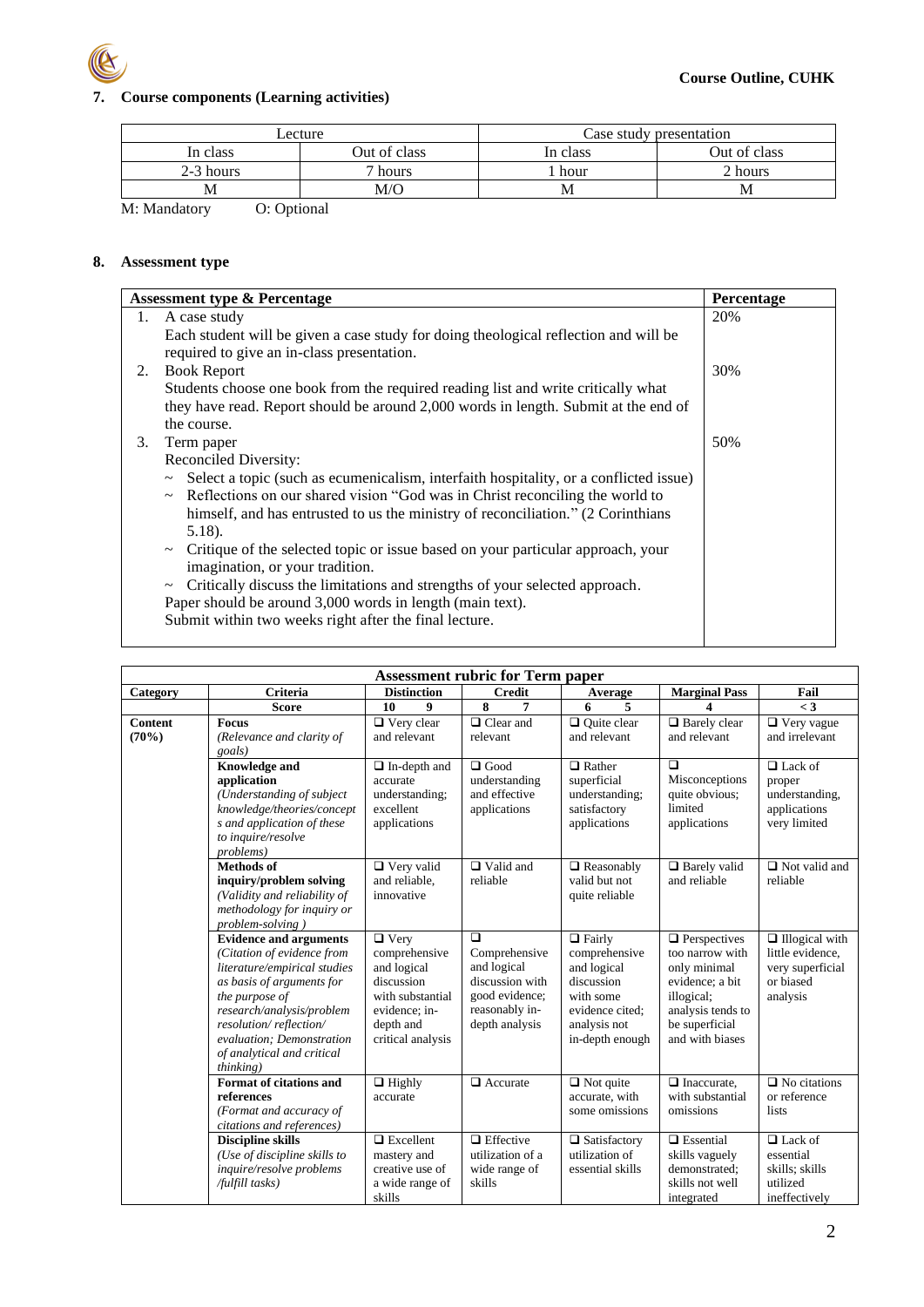|              |                            |                   |                   | <b>Course Outline, CUHK</b> |                  |                     |
|--------------|----------------------------|-------------------|-------------------|-----------------------------|------------------|---------------------|
| Organization | Organization               | $\Box$ Very well- | $\Box$ Tightly    |                             | $\Box$ Loosely   | $\Box$ Disorganized |
| and          | (Coherence, orderliness)   | structured and    | structured and    | Systematically              | structured       |                     |
| presentation |                            | highly coherent   | coherent          | structured and              |                  |                     |
| $(30\%)$     |                            |                   |                   | fairly coherent             |                  |                     |
|              | <b>Presentation</b>        | $\Box$ Highly     | $\Box$ Effective, | $\Box$ Ouite                | $\Box$ Minimally | $\Box$ Ineffective. |
|              | (Effectiveness of modes of | effective.        | clear, precise    | effective, clear            | effective, not   | unclear.            |
|              | presentation,              | clear, succinct   | and fluent        | but not precise             | clear enough;    | substantial         |
|              | articulateness,            | and fluent        |                   | and fluent                  | some problems    | problems with       |
|              | fluency)                   |                   |                   | enough                      | with expression  | expression          |

| Assessment rubric for In-class presentation and Book report |                                                                                                        |  |  |  |
|-------------------------------------------------------------|--------------------------------------------------------------------------------------------------------|--|--|--|
| Grade                                                       | <b>Description</b>                                                                                     |  |  |  |
| A or A-                                                     | Outstanding performance on all learning outcomes. Demonstrates precision and accuracy throughout.      |  |  |  |
|                                                             | Able to analyse, apply and explain concepts as well as recall relevant and accurate information and    |  |  |  |
|                                                             | sources spontaneously when texts are given.                                                            |  |  |  |
| $B+$ , B or B-                                              | Substantial performance overall and fulfils most learning outcomes with above average competency.      |  |  |  |
|                                                             | Indicates ability to analyse, apply and explain concepts fluently. A good demonstration of the ability |  |  |  |
|                                                             | to recall relevant information and sources when texts are given.                                       |  |  |  |
| $C+$ , C or C-                                              | Satisfactory performance overall, shows an average grasp in most of the learning outcomes. Indicates   |  |  |  |
|                                                             | adequate ability to analyse, apply and explain concepts but may not be as consistent. An average and   |  |  |  |
|                                                             | general consistent performance to recall relevant information and sources when texts are given.        |  |  |  |
| $D+$ or $D$                                                 | Barely satisfactory performance overall, shows less than average in some of the learning outcomes.     |  |  |  |
|                                                             | Indicates a general ability to analyse, apply and explain concepts when cues are provided. A passable  |  |  |  |
|                                                             | ability to recall relevant information and sources with some guidance provided when texts are given.   |  |  |  |
| F                                                           | Unsatisfactory performance on a number of learning outcomes, OR failure to meet specified              |  |  |  |
|                                                             | assessment requirements. Demonstrates lacking ability to analyse, apply and concepts even when         |  |  |  |
|                                                             | cues are provided. Unable to process a given text satisfactorily.                                      |  |  |  |

## **9. Required and recommended readings**

## Required readings:

- 1. Avis, Paul. Reshaping Ecumenical Theology: The Church Made Whole, London: T & T Clark International, 2010.
	- [保羅.愛華士](https://www.logos.com.hk/bf/acms/content.asp?site=logosbf&op=search&type=product&match=exact&field=author&text=%E4%BF%9D%E7%BE%85%EF%BC%8E%E6%84%9B%E8%8F%AF%E5%A3%AB) 《多元與共融:普世合一神學的重構》,李駿康譯 (香港:基督教文藝出版社,2016)
- 2. Baker, Christopher Richard. "'Hybridity' and Practical Theology: In Praise of Blurred Encounters." Contact Journal. 149 2006, pp.5-11.
- 3. Baker, Christopher Richard. The Hybrid Church in the City: Third Space Thinking. Aldershot, Hants, England: Ashgate, 2007.
- 4. Duraisingh, C "Encountering difference in a Plural World" in Douglas, Ian. T. Waging Reconciliation: God's Mission in a Time of Globalization and Crisis. New York: Church Publishing Incorporated, 2002, pp.171-212.
- 5. H., Pauline Kollontai, and Greg Hoyland. Peace and Reconciliation: In Search of Shared Identity. Aldershot, England: Ashgate, 2008, pp.81-93.

6. Haidt, Jonathan. The Righteous Mind: Why Good People are Divided by Politics and Religion. Vintage Books. ADivsion of Random House. Inc. New York. 強納森. 海德特 《好人總是自以為是,政治與宗教如何將我們四分五裂》 姚怡平譯 (太北:大 塊文化,2019)

7. Volf, Miroslav. Exclusion & Embrace: A Theology Exploration of Identity, Otherness, and Reconcilition. Nashville: Abingdon Press, 1996 沃弗 《擁抱神學: 有關身分認同、異己性與和解的神學探討》王湘琪譯 (台灣新北市: 校園書 房,2007)

Recommended readings:

- 1. Bleiker, Roland. Divided Korea: Toward a Culture of Reconciliation. Minneapolis: University of Minnesota, 2005. Clegg, Cecelia. "Embracing a Threatening Other: Identity and Reconciliation in North Ireland" in Kim, Sebastian C.
- 2. Duraisingh, C "Encountering difference in a Plural World" in Douglas, Ian. T. Waging Reconciliation: God's Mission in a Time of Globalization and Crisis. New York: Church Publishing Incorporated, 2002, pp.171-212.
- 3. Graham, Elaine L. Transforming Practice: Pastoral Theology in an Age of Uncertainty. London: Mowbray, 1996.
- 4. Jefferess, David. Postcolonial Resistance: Culture, Liberation and Transformation. Toronto: University of Toronto, 2008.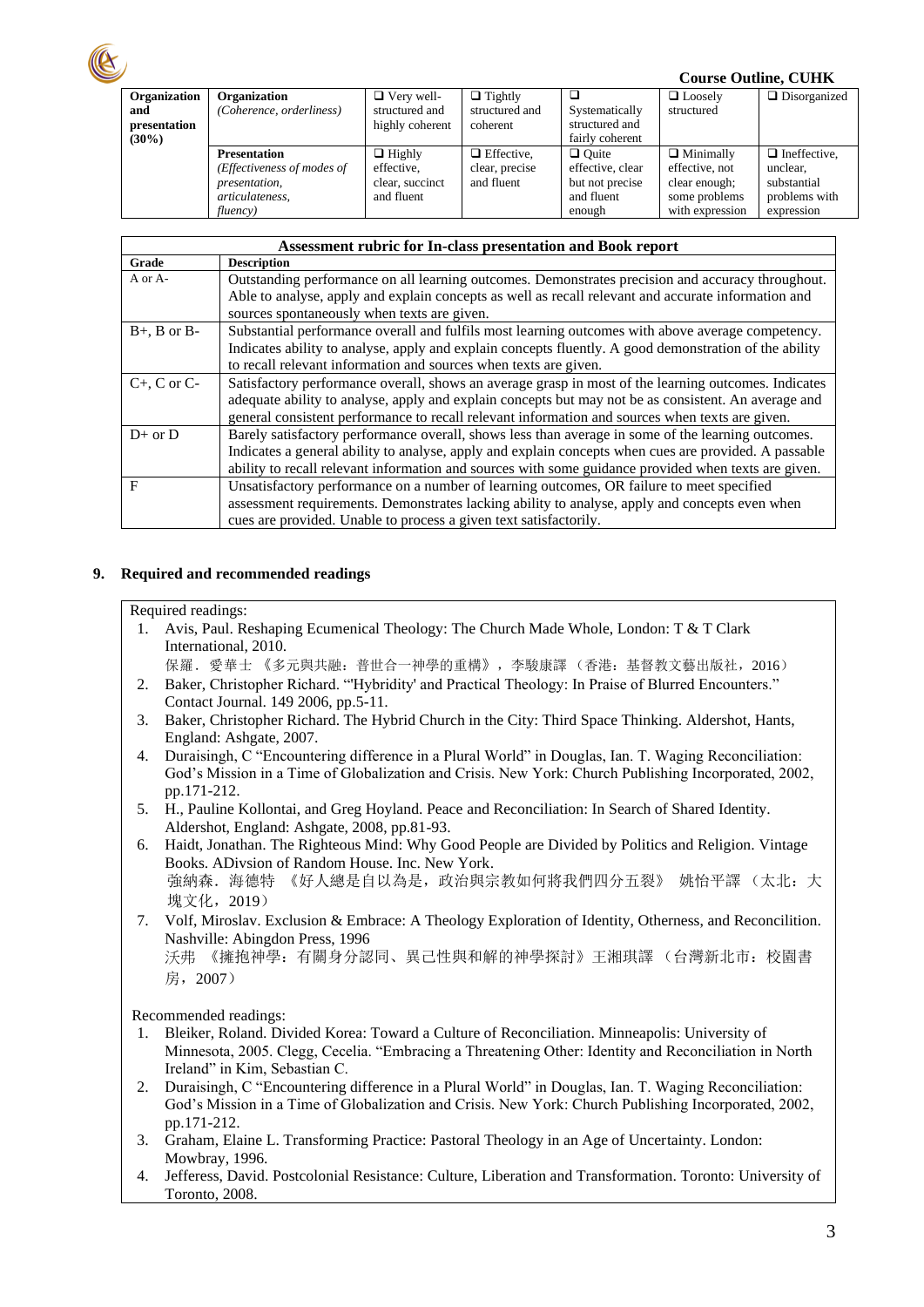

#### **Course Outline, CUHK**

- Ikas, Karin & Wagner. Gerhard Wagner (eds.) Communicating in the Third Space. (New York: 5. Routledge, 2009).
- 6. Jefferess, David. Postcolonial Resistance: Culture, Liberation and Transformation. Toronto: University of Toronto, 2008.
- 7. Kim, Sebastian C. H., Pauline Kollontai, and Greg Hoyland. Peace and Reconciliation: In Search of Shared Identity. Aldershot, England: Ashgate, 2008.
- Longchar, A. Wati, "The Ecumenical Movement in Asia: A Theological Reflection" CTC Bulletin, Vol. 8. xxii No.3 December 2006, pp.49-54.
- Schreiter, Robert J. The New Catholicity: Theology between the Global and the Local. Maryknoll, NY: 9. Orbis, 1997.
- 10. ---. Reconciliation: Mission and Ministry in a Changing Social Order. Maryknoll, NY: Orbis, 1996.

## 10. Feedback for evaluation

Questionnaires will be given to collect general feedback.

## 11. Course schedule (Second Term 2021-2022)

| Class/week | Date        | <b>Topic</b>                                                    |
|------------|-------------|-----------------------------------------------------------------|
|            | January 11  | The concept of Hybridity                                        |
| 2          | January 18  | Introduction to Practical theology                              |
| 3          | January 25  | Frame of reference and unconscious bias                         |
|            | February 1  | Public Holiday. No Class.                                       |
| 4          | February 8  | <b>Constructing Identity in Narratives</b>                      |
|            | February 15 | Collaboration as a mode of resistance against domination        |
| 6          | February 22 | Binary opposition in different forms of resistance              |
|            | March 1     | Deconstruct the narrative framework of antagonistic identity    |
| 8          | March 8     | In search of a counter-narrative antagonism                     |
| 9          | March 15    | Reconstructing church narrative framework of reconciliation     |
| 10         | March 22    | Developing a vision of reconciled community                     |
|            | March 29    | No Class.                                                       |
|            | April 5     | Public Holiday. No Class.                                       |
| 11         | April 12    | Being an instrument for reconciling with different denomination |
| 12         | April 19    | Being an instrument for reconciling with other faiths           |

## 12. Contact details for teacher(s) or TA(s)

| <b>Professor/Lecturer/Instructor:</b> |                                                                   |
|---------------------------------------|-------------------------------------------------------------------|
| Name:                                 | Kwok Chi Pei, Timothy 郭志丕                                         |
| <b>Office Location:</b>               | 4/F Holy Trinity Bradbury Centre, 139 Ma Tau Chung Road, Kowloon. |
| Telephone:                            | 27139983                                                          |
| Email:                                | timkwok.dek@hkskh.org                                             |
| <b>Teaching Venue:</b>                |                                                                   |
| Website:                              |                                                                   |
| Other information:                    |                                                                   |